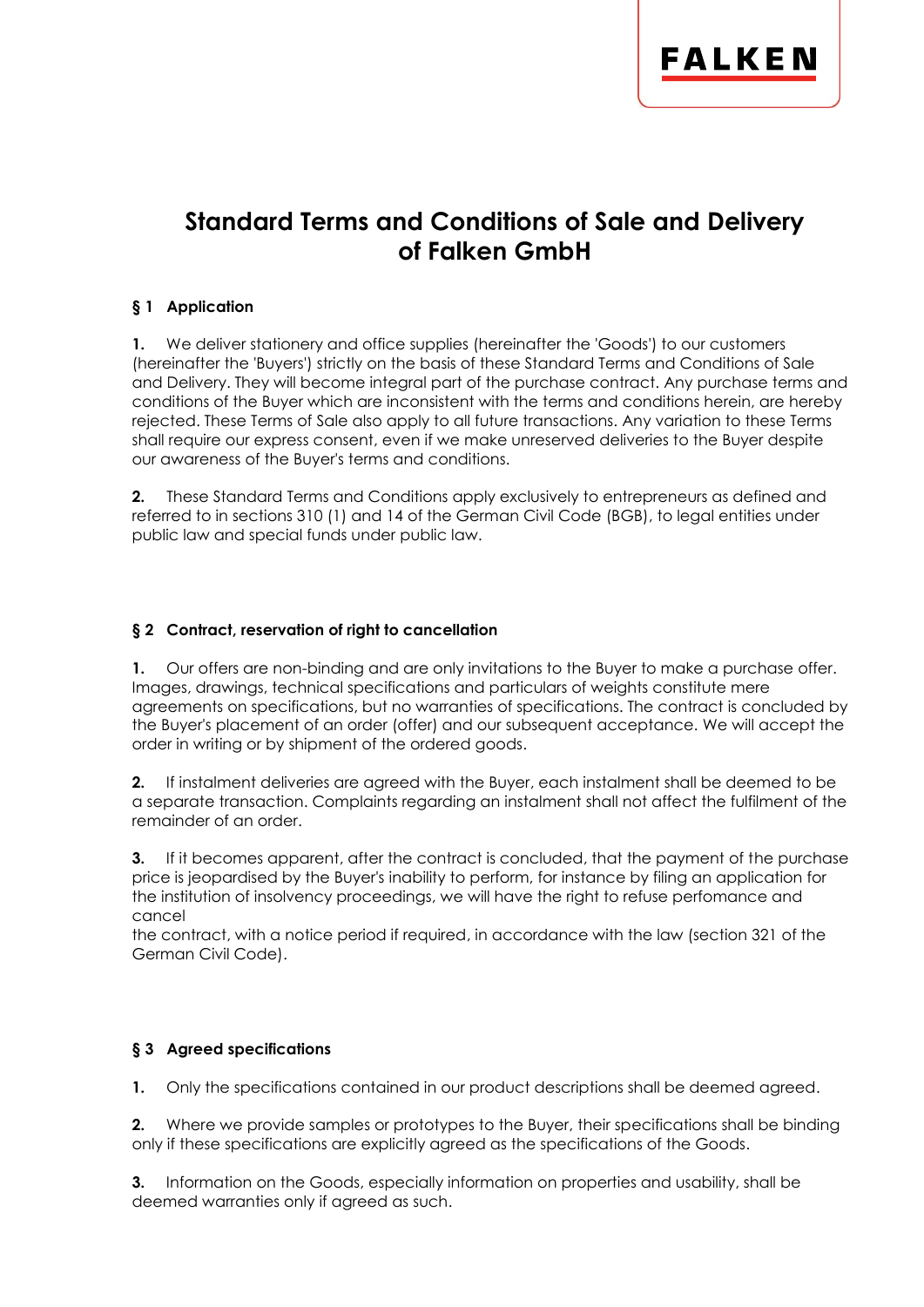## **§ 4 Delivery**

**1.** Delivery dates are agreed individually with the Buyer or notified with the acceptance of the order.

**2.** The fulfilment of the contract will be conditional on timely deliveries by our suppliers if a matching cover transaction has been entered into and the delay was caused by neither our fault

nor the fault of our sup-plier.

**3.** The delivery is deemed made in time if the Goods have left our factory within the agreed timeframe for delivery. If despatch is delayed for reasons for which we are not responsible, the delivery timeframe shall be deemed met if readiness for despatch is notified within the agreed timeframe.

**4.** If we are unable to meet our delivery obligation due to unforeseen circumstances that are not our fault (non-availability), we will promptly notify the Buyer and at the same time inform the Buyer if and when delivery is expected to take place. Continued non-availability for more than three months will entitle the Buyer to cancel the contract in respect of the unfulfilled part thereof.

Once fulfilment has become absolutely impossible, we will have the right to cancel the contract in whole or in part and will refund payments made by the Buyer without undue delay. Fulfilment will be impossible especially in the event of war, natural disaster, lock-out, strike and traffic disruption.

## **§ 5 Shipment**

**1.** Unless agreed otherwise, we shall choose the route and type of shipment. We will accommodate for requests of the Buyer where this is possible. Any additional costs so caused shall be borne by the Buyer.

**2.** The risk of accidental destruction and deterioration of the Goods shall pass to the Buyer no later than upon hand-over of the Goods; if the Goods are shipped, the risk shall pass to the Buyer upon hand-over of the Goods to the carrier. If a shipment is postponed upon request of the Buyer, the risk shall pass to the Buyer upon notification of the readiness for despatch.

**3.** Reusable packaging shall be returned at the times indicated by the Seller. Reusable pallets shall be exchanged 'pallet for pallet' in accordance with the exchanging criteria of the European Pallet Pool (http://www.epal-pallets.org). For each pallet that is not exchanged, the Buyer shall pay a loss fee of EUR 12.00.

**4.** Shipped Goods will be insured by us only if expressly requested by the Buyer and at the Buyer's expense. Fragile Goods, however, will be insured by us, at the Buyer's expense, against transport damage, including normal breakage, without any specific instruction by the Buyer.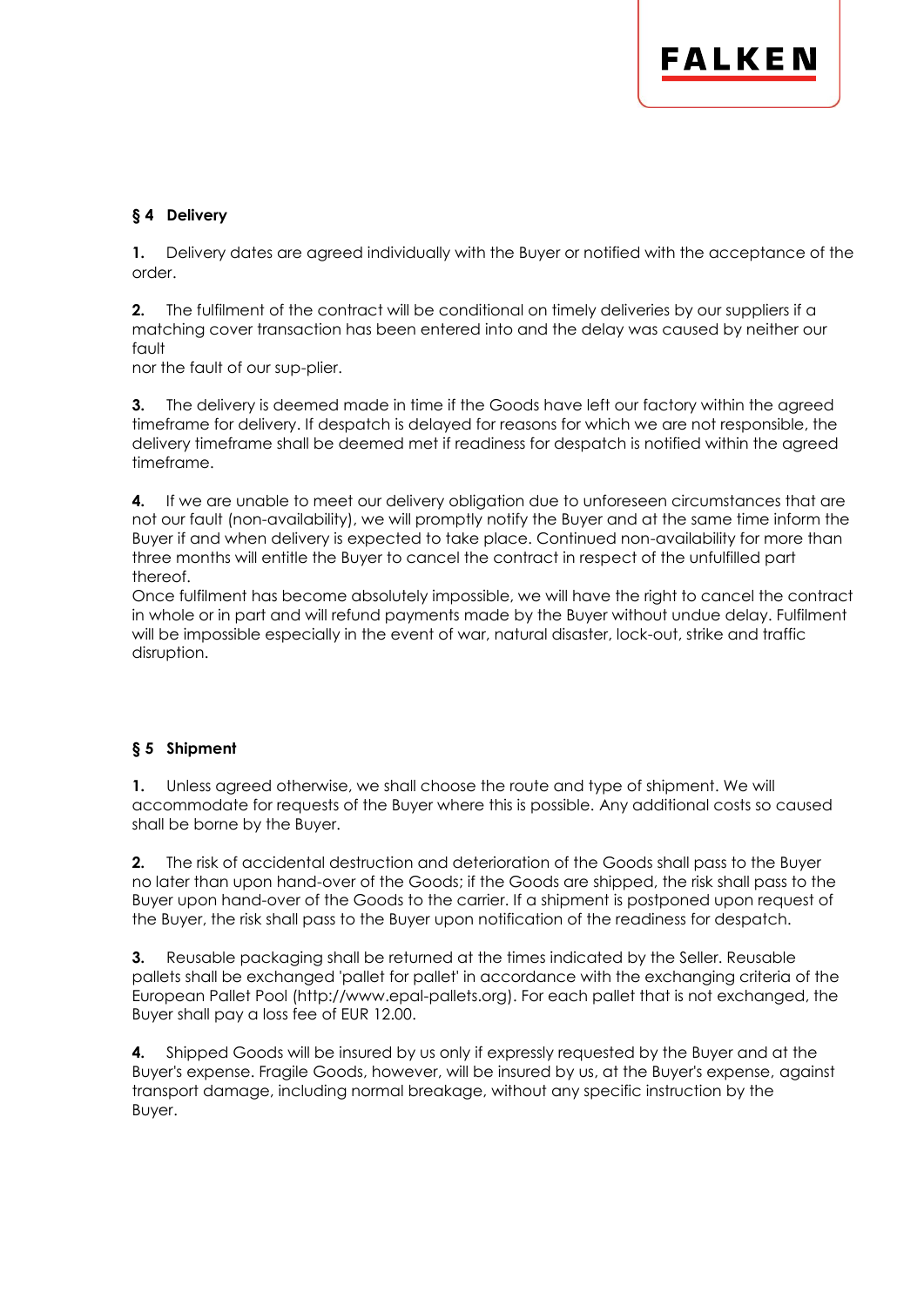## **§ 6 Prices, payment terms**

**1.** We charge the prices for the Goods in accordance with the price list valid at the time the contract is concluded. Unless agreed otherwise, our prices are quoted in EUROs 'ex works', exclusive of shipment fees and VAT and exclusive of packaging, which will be charged extra.

**2.** Our invoices are payable within 14 days from delivery of the Goods with a 2% discount or within 30 days net. The payment is deemed made at the time the monies are credited to our bank account. If the Buyer defaults on a payment, all invoices outstanding at the time of the default event shall become payable immediately without any discounts.

**3.** Our pricing is based on costs at the time the order is placed. If costs change significantly after the placement of the order, specifically the costs of production and operating materials, energy, wages and salaries, we shall have the right to change our prices accordingly.

**4.** The Buyer shall be entitled to set off against sums owed only if the Buyer's counterclaim is uncontested or finally established in law. The Buyer shall be entitled to make retentions only if the Buyer's counterclaim is based on the same contract and uncontested or finally established in law.

## **§ 7 Retention of Title**

**1.** We shall remain the owner of the delivered Goods until they have been paid in full. If the Buyer has paid the purchase price for the delivered Goods and there are other outstanding amounts owed by the Buyer under any other contract with us, we further reserve property in and title to the delivered Goods until all amounts owed to us have been paid in full, including any negative current account balance.

**2.** The Buyer is not entitled to pledge or assign the Goods as security until all our claims from the purchase contract and the business relationship have been paid in full. The Buyer shall promptly inform us of any access by third parties to any Goods or any assigned receivables.

**3.** The Buyer may use the Goods delivered by us in the ordinary course of business once the Buyer has met the obligations from the business relationship on time. At the time of the conclusion of the contract, the Buyer assigns to us all claims from the sale of Goods to which we have retained title. At the time of the conclusion of the contract, the Buyer assigns to us acknowledged current account receivables from the Buyer's customers in the amount of our claims against the Buyer.

**4.** Upon request, the Buyer will shall give us all necessary information on the amount of Goods in our ownership and the receivables assigned to us. Upon our request, the Buyer shall also label the Goods in our ownership accordingly and inform the Buyer's customers of the assignment.

**5.** If the Buyer defaults on payment, we will have the right to rescind the contract in accordance with the law and/or request immediate temporary return, at the Buyer's expense, of the Goods in our ownership. Such request shall not be construed as a declaration of rescission; we shall be entitled to only request return of the Goods and reserve the right to rescind the contract.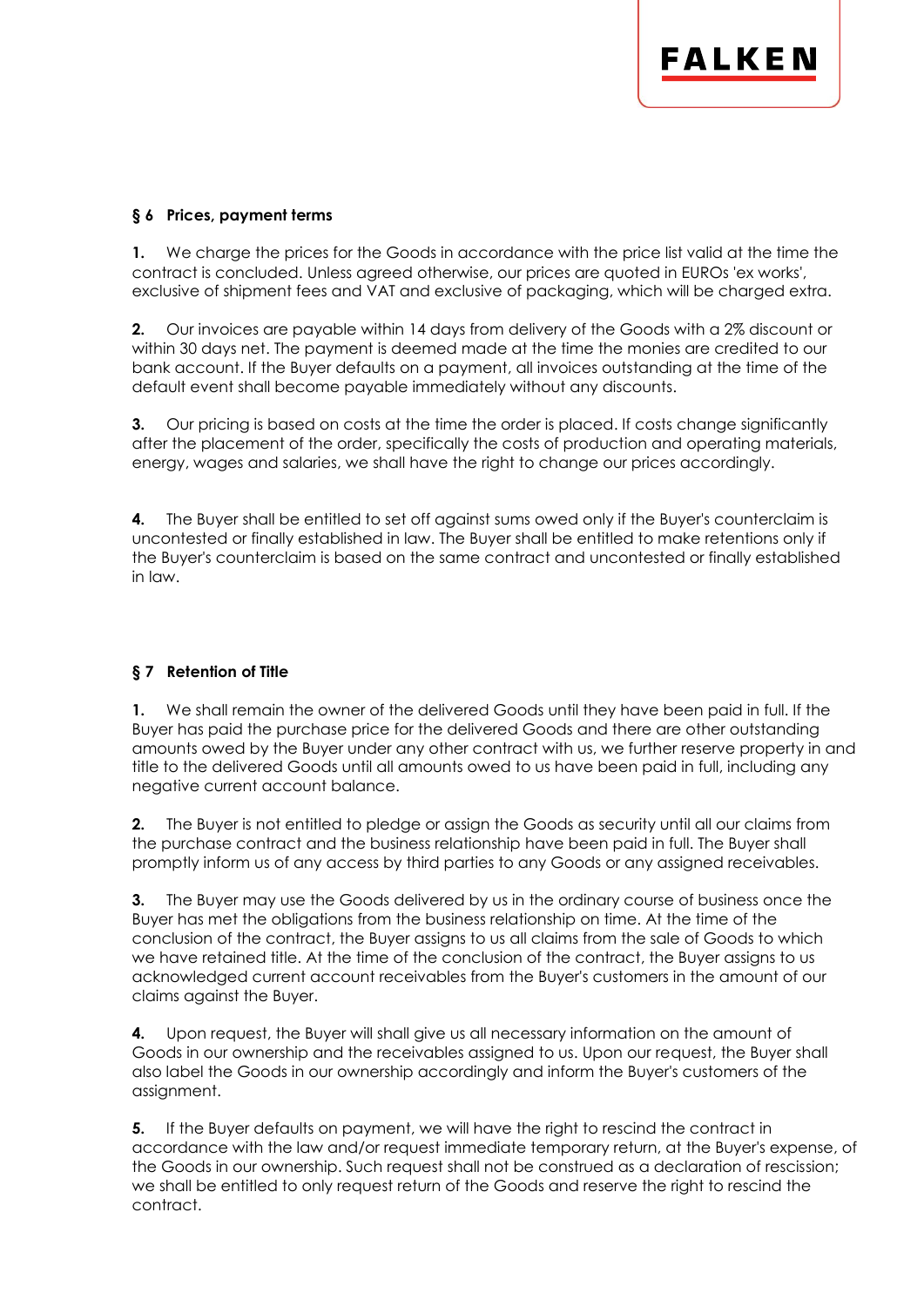

**6.** If the value of the collateral exceeds our claims by more than 10%, we will be obliged to release the collateral upon request of the Buyer in so far.

#### **§ 8 Rights of the Buyer in the event of defects**

**1.** The Buyer shall check the Goods immediately after receipt for quantity, quality and transport damage. The Buyer shall make complaints based on transport damage directly to the carrier, with a copy to us, immedidately after delivery and together with the carrier prepare a damage report.

**2.** The Buyer shall notify us in writing of apparent defects, including wrong or short delivery not related to transportation, within 7 days from receipt of the Goods, detailing the reported defects. We shall not be liable for defects not reported to us.

- **3.** If Goods are defective, the Buyer will have the statutory warranty rights as provided below:
	- **a)** We will first have the right, at our option, to repair the defect or deliver to the Buyer Goods that are free from defects (subsequent performance).
	- **b)** We reserve the right to attempt subsequent perfomance twice. If such subsequent performance fails or cannot reasonable be expected to be accepted by the Buyer, the Buyer may either rescind the contract or demand a reduction of the purchase price.
	- **c)** Claims for damages and for reimbursement of futile expenditure shall be governed by article 9 below.

**4.** The Buyer's warranty rights will become time-barred after one year from the date on which the Goods are delivered. In the following cases, the rights will not become time-barred after one year but in acordance with the statute of limitations:

- **a)** warranty for the specification of the Goods;
- **b)** deliberate concealing of a defect;
- **c)** recourse claims against the supplier (section 479 of the German Civil Code).

#### **§ 9 Liability**

**1.** We assume liability in accordance with the law for claims of the Buyer for damages and reimbursement of expenses (hereinafter 'claims for damages') that are based on wilful actions or gross negiglence. If a material contractual obligation, i.e. an obligation the fulfilment of which is vital for the proper fulfilment of the contract and which a contractual partner may normally rely

on, we will assume liability also in the event of simple negligence, but will limit our liability to the foreseeable, typical damage.